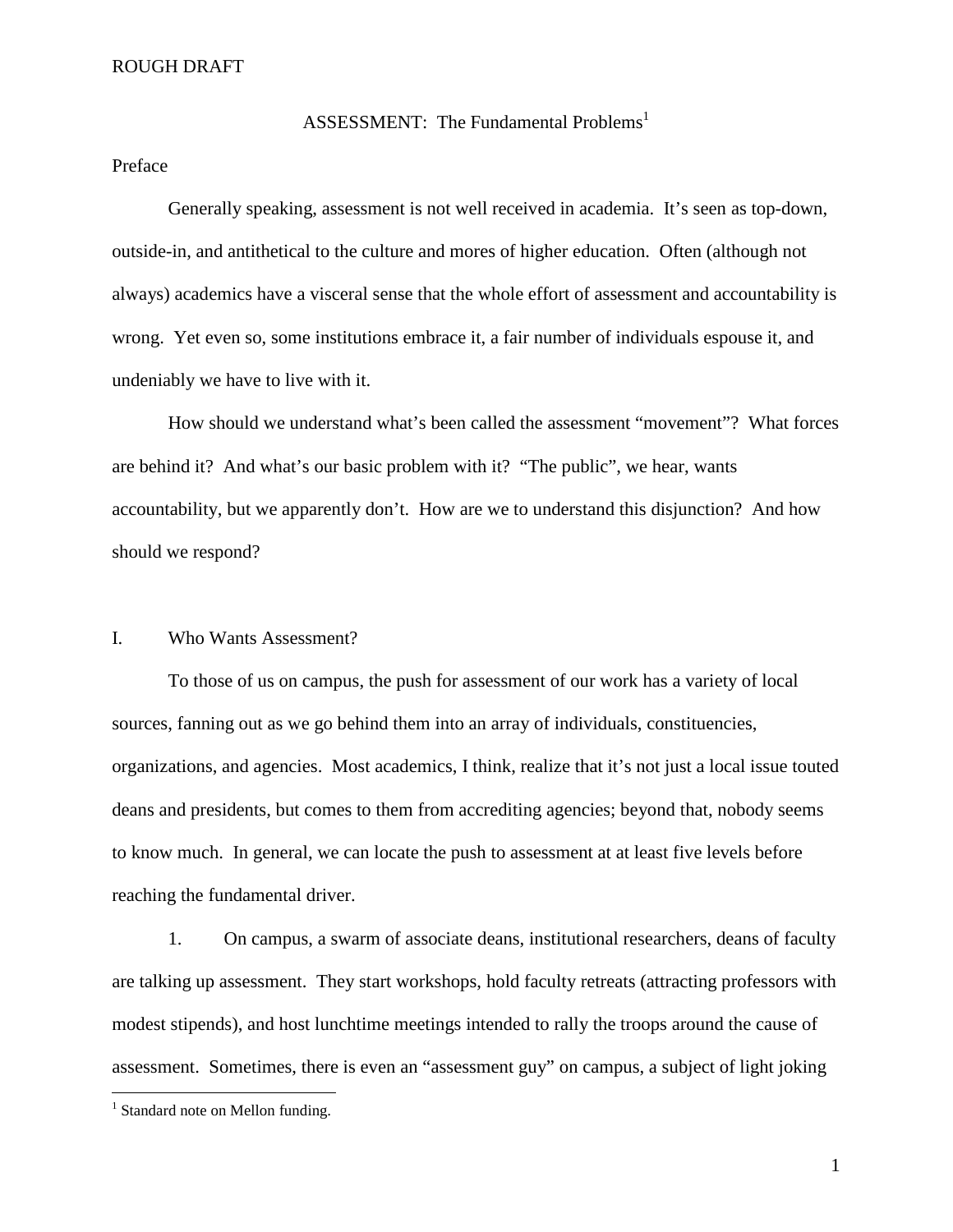and the bemused recipient, perhaps, of a t-shirt that says "The Assessment Guy" on the front, with a target painted on the back.

 2. Hovering just off campus stand a clutch of entrepreneurs, consultants, and speakers, available to be brought in on short notice to "get faculty buy-in" and help committees figure out how to respond to all the accreditation requirements. (Currently this is a very modest but active small industry within academia.)

 3. Further away, accessible mainly to presidents, stand the Foundations: the Andrew F. Mellon Foundation, the Davis Foundation, the Teagle Foundation, the Spencer Foundation and a number of others are all supporting "accountability efforts," primarily with arguments that the public demands, and has a right to know, whether higher education really works and is worth the very high cost. The foundations also generally believe that there is some actual benefit to doing assessment work, whatever other constituencies believe.

 4. Over the past decade, powerful regional accreditors, those who award general accreditation to colleges and universities across the six different geographical regions of the United States, have accelerated the assessment push dramatically. Specialized accreditors, those for nursing, engineering, and medical schools, for instance – have always required evaluation (testing often) of the graduates of their accredited schools. But regional accreditors, who work across the broad range of all higher education, have only recently adopted this. And now they are the most feared, most powerful drivers of assessment as it is perceived on college campuses. In New York or Pennsylvania, there is nothing like a "Middle States" accreditation visit to concentrate the mind on assessment. A decennial re-accreditation review is the immediate coercive force behind the desire to get some kind of assessment done on most campuses: "the accreditors require it" (which will lead soon to the real answer in our next section). Behind them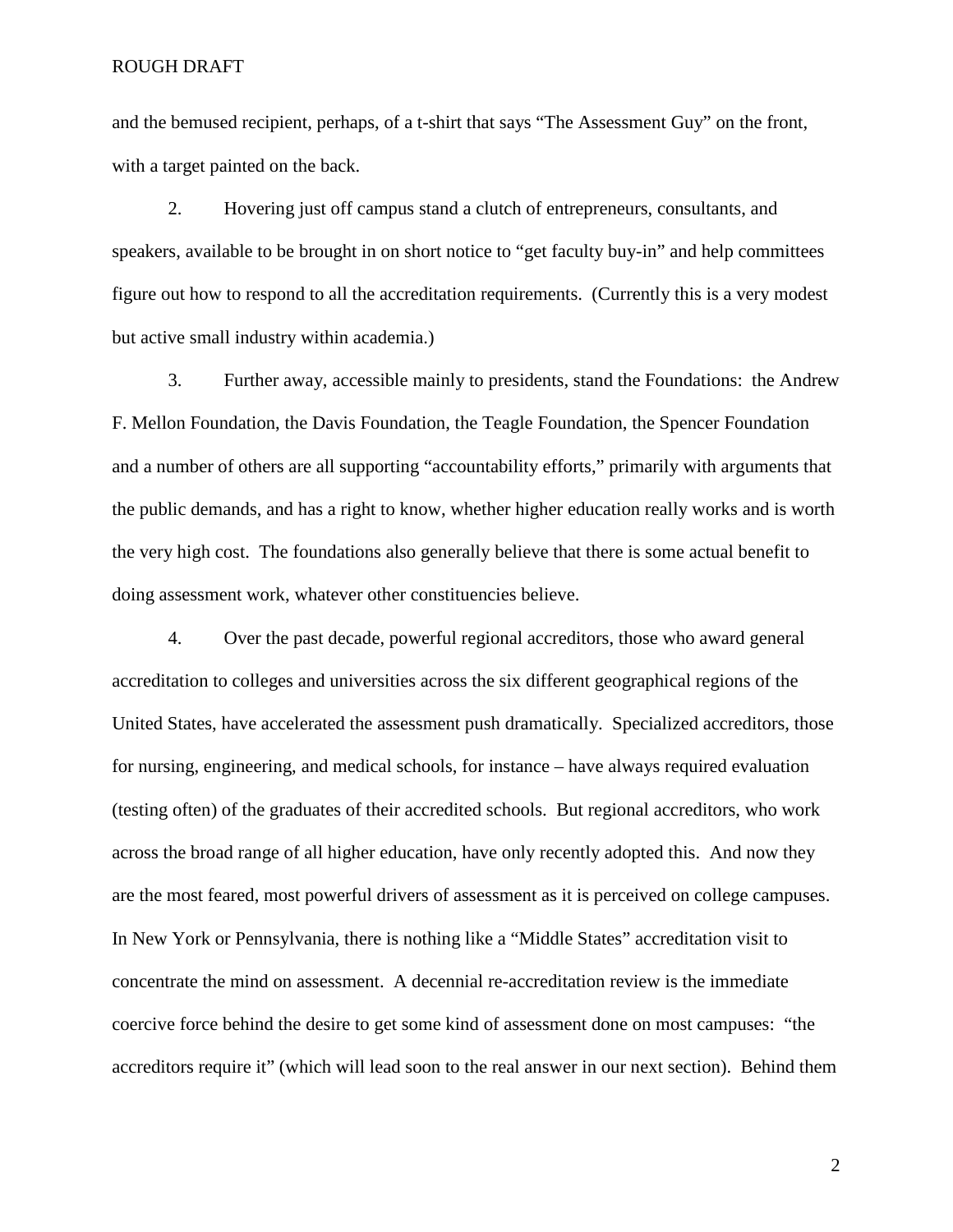stands the Federal Department of Education, whose financial aid requirements mandate assessment as part of accreditation, whether accreditors themselves believe in it or not. Legislation has given assessment the force of law.

 5. Across higher education more broadly, assessment has become so widespread and imperative as to sometimes be called a "movement," as in "the assessment movement." This phrase is fairly commonly used at higher education conferences. It conflates a number of meanings, including the implications that this is (a) a grass roots activity, (b) great masses of people are spontaneously involved, (c) it is "bottom up," and (d) it is somehow similar to the broad historic efforts for civil rights, feminism, or Christian conservatism.<sup>2</sup>

But clearly assessment, of course, is not a grass roots movement. If anything, there is broad and deep resistance across the higher education community; "the public", despite frequent references thereunto, is rarely involved in these discussions and have little or no interest in them. [cite "Change" article] No mass letter-writing campaigns have emerged for assessment in higher education, no street demonstrations, no burning of the University of Michigan flag. Far from being a grass roots movement, the drive for assessment is institutionally conceived and carried out.

So what is driving assessment on college campuses?

II. The Fundamental Driver [DAN: precision crucial here – most important section] Fundamentally, assessment in higher education is about increasing the "productivity" of colleges. The phrase to remember, and to notice in reports, position papers, and public arguments is "workforce development." This is the *sine qua non* of broad based, hard driving

<sup>&</sup>lt;sup>2</sup> Less plausibly, it may be considered a bit like the so-called "Olympic movement", in which the now basically commercial enterprise of sports entertainment is described as a moral crusade of some sort.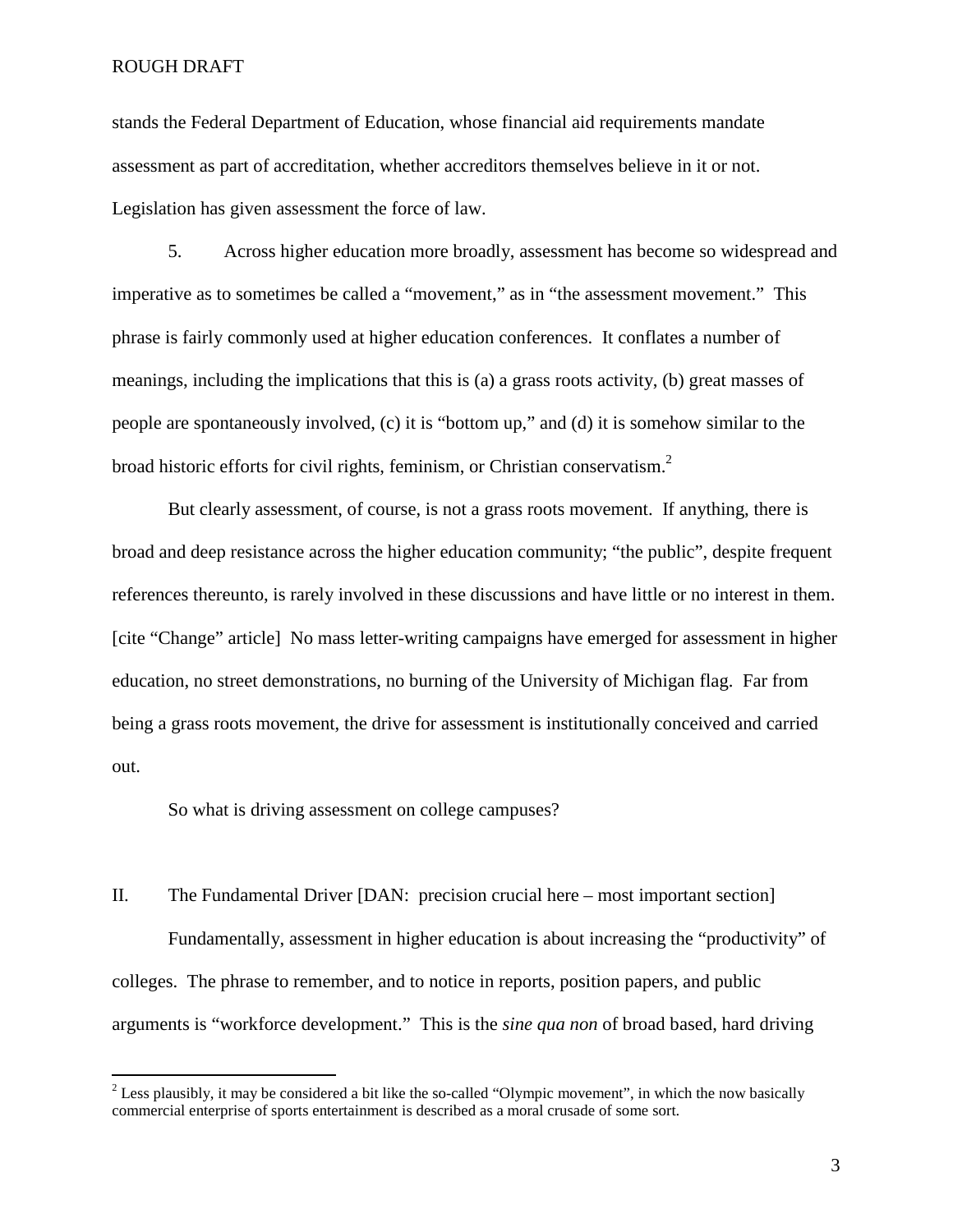efforts to assessment in higher education. Without it, that drive wouldn't be occurring; all the other manifestations referred to earlier either derive directly from it or have force only because of it. [clarify] Behind it, too, are legislative mandates driven by budget cuts, for greater productivity.

 Essentially, powerful business interests are demanding a pool of employees – high skill, low cost potential employees, available for immediate employment at a manageable cost. Business groups, complaining about workforce problems, are pressuring state legislatures, and to a lesser extent on the Congress. These groups want a large reserve pool of available workers, educated at a high level. The accountability/assessment movement is essentially, then, a regulatory intervention of state and federal governments on behalf of business interests to "make resources more productive." With the goal of having available the right kind of labor force, businesses have turned to government to guarantee educational outcomes, and outcomes that will fit with economic goals of those businesses.

 A variety of minor players also stand to benefit financially from assessment. There are also, of course, self-interested promoters: the Education Testing Service, Kaplan, McGraw-Hill, and other for-profit interests or non-profits that actually do make money (the College Board), who directly benefit from a massive increase in required testing, surveying, and the like. But these are relatively minor factors, I think. Profit-making colleges, such as the University of Phoenix and its larger corporation are also obviously involved, and make sizeable political donations in this effort. Certain kinds of schools do very well under assessment regimes, and take to it like flies to honey; they can often be expected to support it politically, since it makes their operations looks better.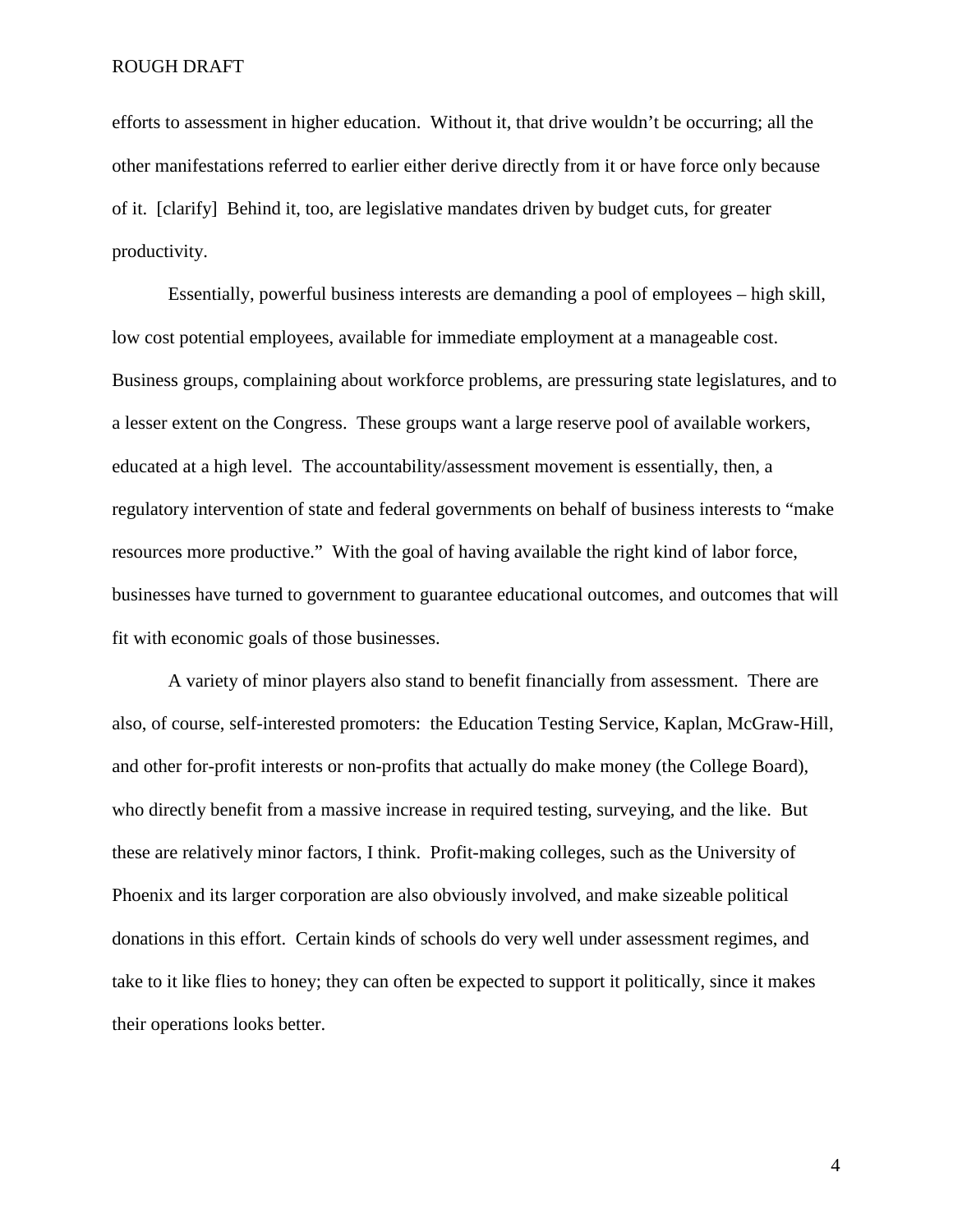Certainly the movement is also fueled by some general hostility to academia, to left-wing professors, to "professors getting away with murder." But this hostility is only harnessed in support of the effort, and is not the same as the insistent, highly directed and well funded effort by business. These different motivations can shape somewhat the different outcomes, although the power of government is an exceptionally blunt instrument in this case. [reduced money to states, from tax cuts, too]

 Part of what is meant by "productivity" is more results per dollar spent per person working; the assessment effort is completely consistent with this, in that it is designed to get the most from education dollars spent. The question is, what are the results sought? That is, while public support may be garnered in this effort under the guise of getting your money's worth for your dollar spent in college, in fact there is no guarantee of employment at the other end. For instance, we have recently seen that computer science majors, until recently a fabulous example of education with a deliberate employment goal, have been deteriorating badly. Unions have been failing as well, airline pilots – a very highly skilled, responsible job – have been losing ground very rapidly. That is, while increased productivity and accountability may in fact be good for business or even for the welfare of the economy as a whole, this may have little direct benefit to students themselves. This is all part of the overall deterioration of labor's position in the global economy, especially in the United States, over the past 30 years.

# III. Calls for Massive Cultural Change in Higher Education

 In order to reach accountability through mass assessment, outsiders are calling not only for assessment that goes across the board, but for a "massive cultural change" in higher education. At the federal level, the Spellings Commission is, at this writing, actively discussing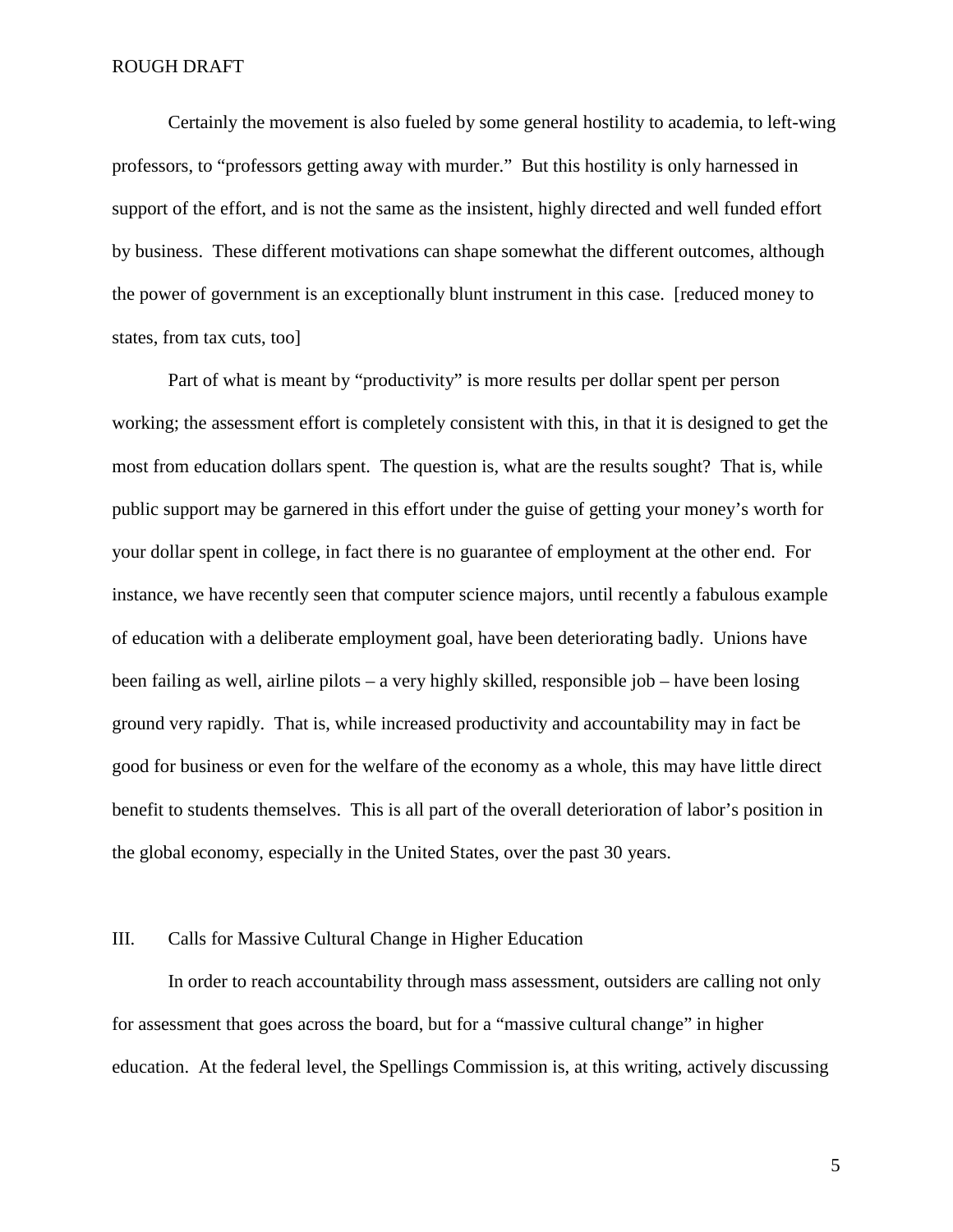the widespread use of the CLA – the Collegiate Learning Assessment  $(?)$  – a sophisticated standardized essay examination, the idea being that every college in the country (or a large portion thereof) would use the CLA to evaluate the basic skills of graduating students. The CLA is already in use at a number of colleges, on a pilot basis.

 Regional accreditors, as well, call in their guidance documents for "every course, every department, every program" at every college, to do assessment: to establish clear goals, have definite objectives, and explicitly relate different learning tasks and assignments in every course to those objectives and goals. They project an ideal in which course, department, and institutional objectives are integrated; this moves in the direction of a thoroughly rationalized, somewhat mechanistic vision of how education works and how to achieve its goals. Professors are told that they need to rethink their goals and objectives, to produce "rubrics" to guide their grading, and to lay all of this out explicitly in written course plans and course syllabi. One hears fairly often the argument that any responsible professor would be doing this anyway, and a dismissal of the possibility of doing good work without such detailed course plans (which, again, have been common for some time in K-12 education).

 Great efforts have been made to gain "faculty buy-in," apparently in the notion that the faculty have to not only do assessment, they have to like it as well. Conference speakers tell faculty that they need to adopt a "culture of assessment" in which evaluating one's own work and that of the programs and institutions is a natural part of routine activity. And that the whole process will be easier if faculty "get on board," stop being recalcitrant, and accept the necessity for change. Derek Bok, in his interesting and valuable recent book essentially calls for the entire American professoriate to change its way of thinking about teaching – that is, that at the level of specific individuals, every faculty member needs to change the way they see their work. [quote]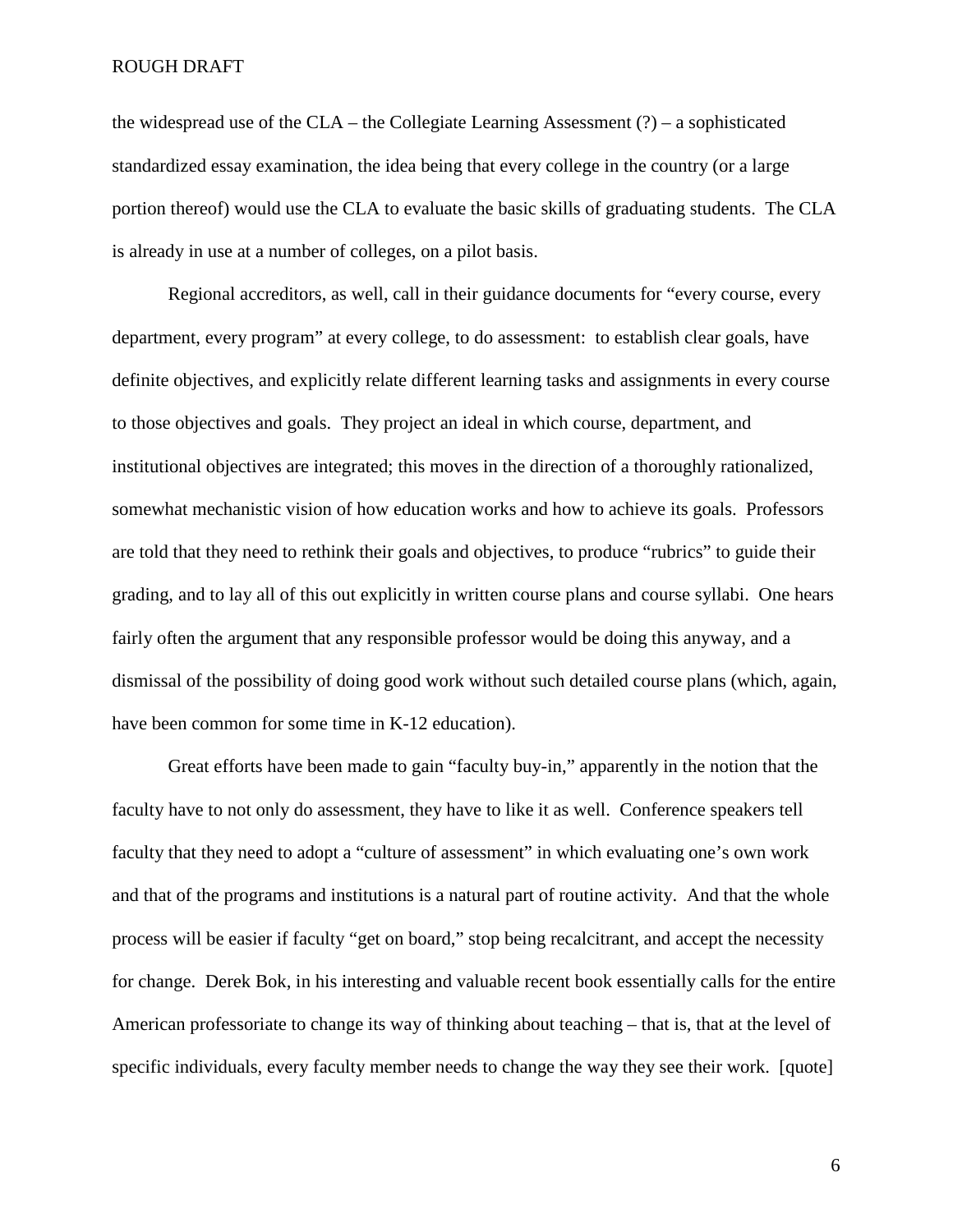And if faculty don't "buy in," they are said to be afraid of change, hyper-conservative, difficult, recalcitrant, "obstreperous" (which I was told on a recent accreditation visit) – as if all of their resistance to the assessment movement is an irrationality. The idea seems to be that faculty are truculent, and essentially more interested in their own well being and comfort than in actually doing something good for education (the notion being that assessment is "obviously" good for education). Top professors are regarded often as if they are either purely self-interested, or fools. Students in a sense then can't be trusted to pick a good college, don't know the value of what they're getting, and need to be informed through numerical or quantitative indices, of how much they are learning and whether a college is successful or not. (A DOE website that they'll all go to?)

 Overall, then, the argument for massive cultural change suggests that the industry as a whole is actually failing, or at least will soon be failing (falling behind India and China is the cliché), so that every individual school must make these changes and indeed every individual within every individual school must make these changes. Variability in the success of different colleges is not considered. Since our young people are not finishing college with the skills and attitudes they need, the fault must lie with the last step in their educational process, namely college. [That's several different ideas]

# IV. But do Colleges Need Assessment?

 In all this emphasis on changing the culture of colleges and universities there is irony in forcing assessment on people who don't want it. The irony is this: There is no zero-order correlation of assessment programs with the market success of a college. Many, even most, colleges did no assessment at all until recently when it became widely required by governmental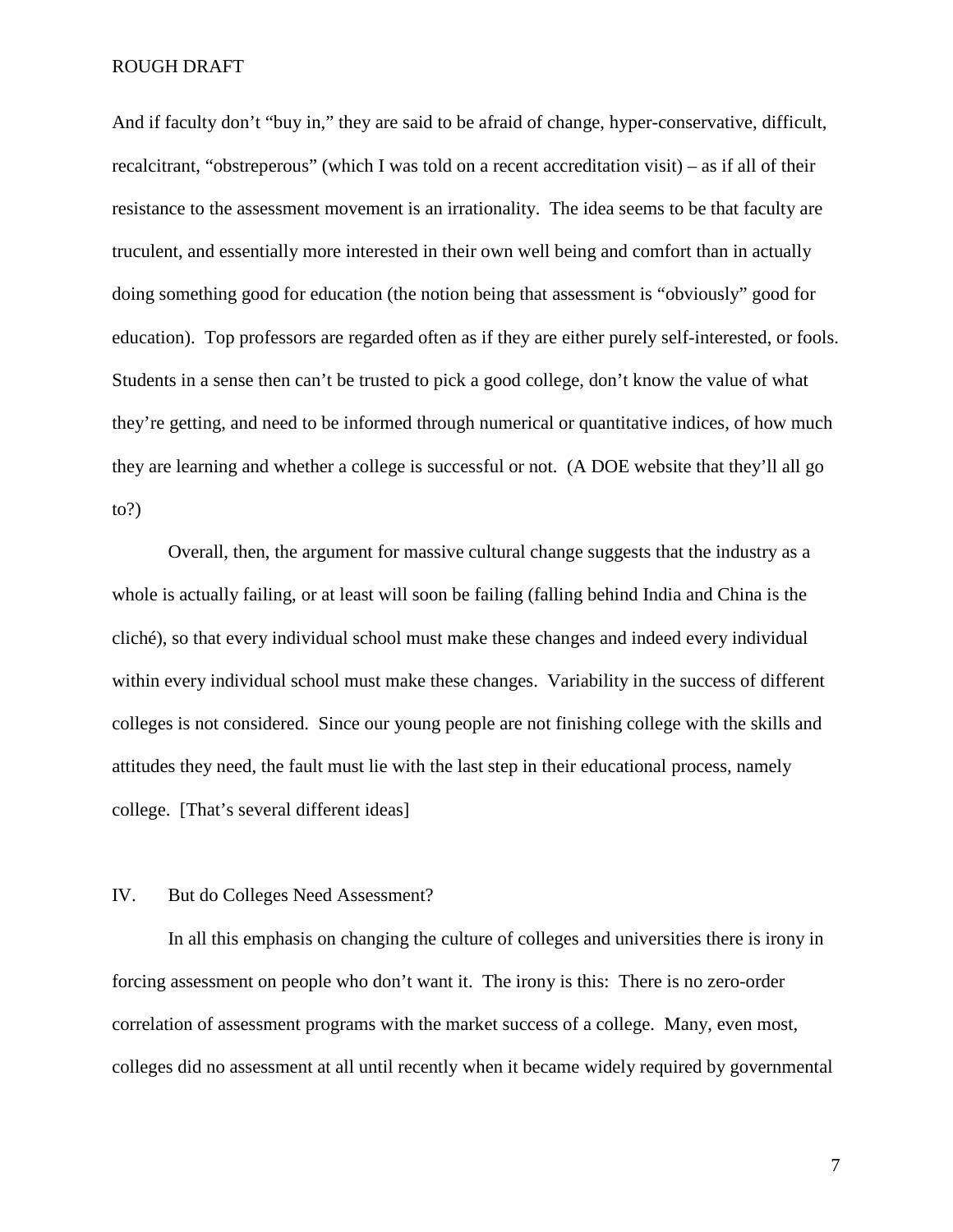or accreditation mandate. And some of these colleges are, in fact, great by almost any standard. Harvard and Princeton, MIT, the University of Michigan, Cal Tech, Swarthmore, Haverford, Williams, and Reed – all are by every conventional measure we have, fabulously successful. They make money hand-over-fist, and have done so for decades or hundreds of years – a record which virtually no business in America can match. Thousands of students are pleading for acceptance, and most are turned away; they have far more paying customers than they can possibly accept. They charge extravagant amounts of money for their product, and people willingly to borrow massively, mortgaging their homes and their futures, in order to buy that product. The best professors are eager to work there; indeed, a single available position may draw anywhere from 100 to 1,000 applicants at these schools; many academics dream of working there. Current students generally love the college, believe they are learning, work hard at their studies, and are emotionally overwhelmed on the day they graduate. Alumni, for years, decades, indeed for the rest of their lives, are not only wildly loyal and enthusiastic about the place, but also are eager to give large amounts of money in many cases to those institutions. At the point of death, they happily divert large portions of their estate to "alma mater." All in all, this is a record that virtually no business can match. And almost all of them have significant animosity against the kind of assessment being proposed from accreditors and governmental agencies. At the basic level, the point should be clear: there is no connection between the doing of assessment, at least in the obvious ranking of these colleges, with their success as institutions. They're fabulously successful, and not only do they not do assessment, many of them hate the idea.

 Maybe – just maybe – they have a point. Some people are suggesting these colleges are foolish, but the evidence is thin. They seem to be incredibly good at what they're doing, in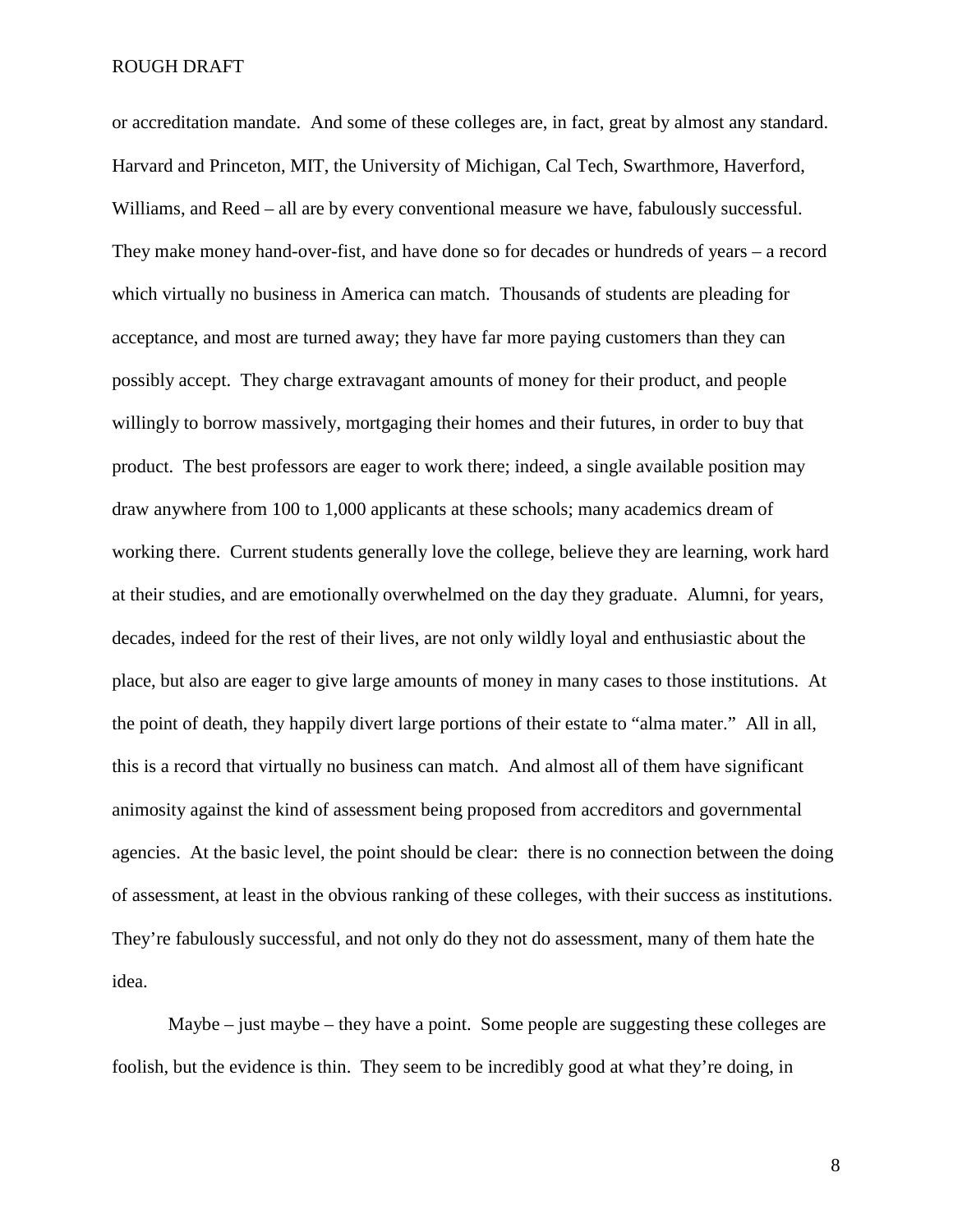phenomenally competitive markets, and that success is validated everyday by the tens of thousands of students and parents who are willing to pay enormous sums of money to get what it is those schools are selling. Now it may not be exactly what the assessment people think they should be selling, but that's a different matter altogether.

 Colleges are not a paid monopoly, although what they sell is in much greater demand than it used to be as it becomes increasingly necessary to have a college degree in order to get a good job. But colleges do not create that demand, nor did they create that monopoly – any time businesses want to, they can hire people without college degrees. But they don't. And the massive governmental support for higher education in the form of student financial aid is demanded by the voting public of the middle class, not by the colleges themselves who don't have much political clout on their own anyway.

 And as educators often note, the industry itself has been rather successful. The usual claim is that we have the best higher education system in the world in the United States today, and that certainly seems by almost all measures to be true. Yet pundits and scholars do suggest now that "failure is coming quickly if we don't do something," mainly in the form of large scale engineering and science programs in China and India. Of course, China and India are producing more engineers in part because they have enormously larger populations than we have, but let that be. We have been damaged in science recently not by the intrinsic actions of educational institutions, but by the political actions of the federal government, which in instigating visa structures and impediments has radically cut down the number of science and engineering students coming to the United States. And our science and math weakness comes not from the colleges so much as from the elementary and secondary education of students who enter college: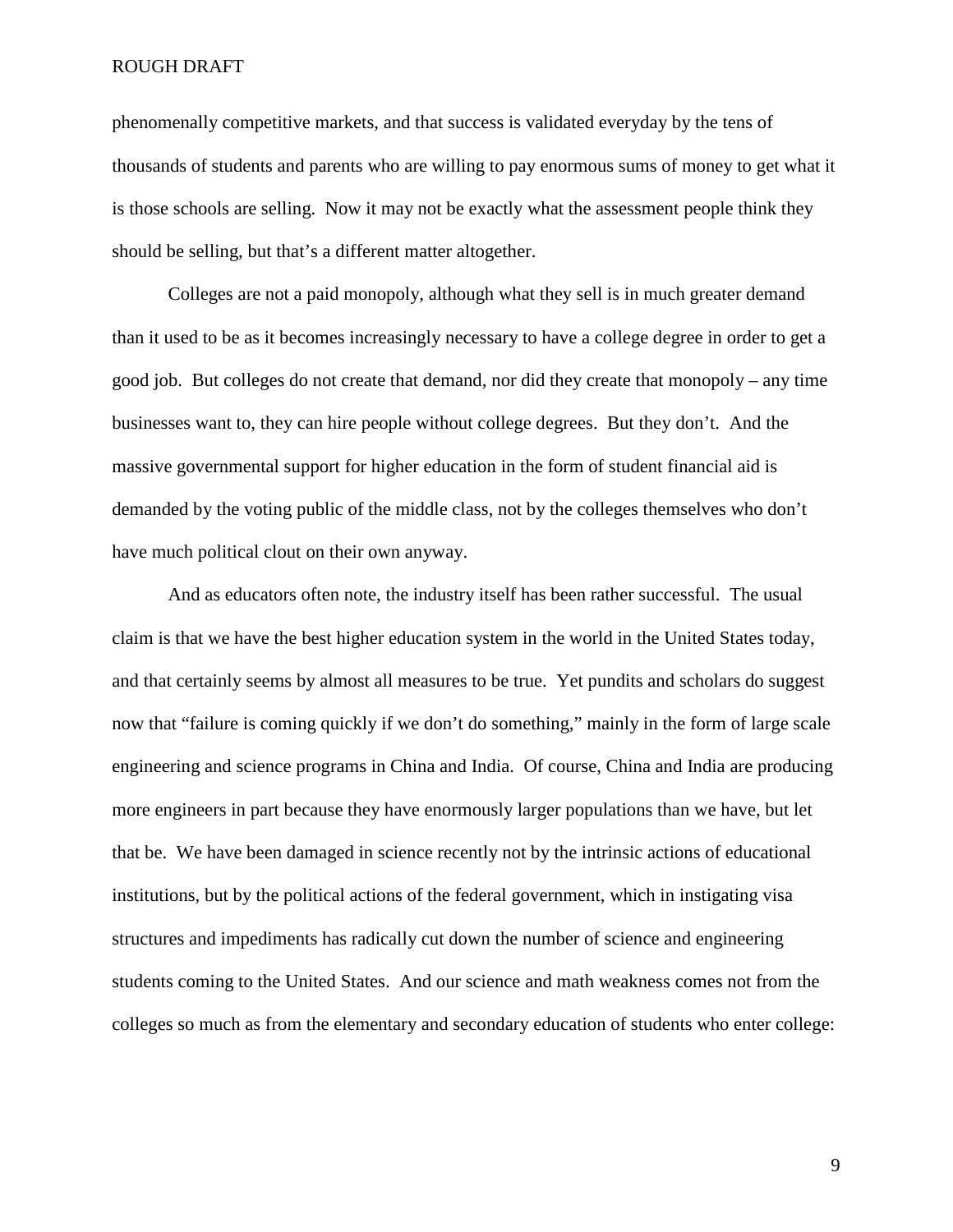that is, the entering pool of potential science students is quite a bit smaller than it used to be. The fact is by any market measure, American higher education is a tremendous success.

 In short, there's no clear reason to such schools – admittedly, handling a small minority of post-secondary students – why they should be doing any assessment. They make tons of money, they're under high demand from both students and professors for admittance, and they produce (seemingly at least) fabulous job success among their alumni (yes, it may be that they simply select people who are going to be successful – but those people do still want to go there). There is no evidence that assessment is at all necessary for their success – in fact, it obviously isn't.

# V. Assessment is Expensive

 Assessment itself can become quite expensive very quickly, a fact not lost on the faculties and colleges under scrutiny. Calls for assessment ignore usually the financial, and certainly the organizational and human costs. The testing apparatus alone for a national exam would be enormous and quite costly; even short of that, the idea that real people, many of them highly paid Ph.D.s, should be spending a lot of their time on this is daunting. In addition is the cost of the destruction of millions upon millions of man-years worth of routines; the creation of committees in every college and university; the creation of new staff positions, new offices, reams of paper, countless hours of computer time, all for the assessment of students, which is in fact already being done. Accreditation self-study teams must do their work, at length. There is time, there is work, there is damage to culture, damage to tradition – an important part of the value of many colleges, and on and on. Elite colleges, least of all, are not rationalistic enterprises; in fact, that is part of what they sell to their students and certainly to their own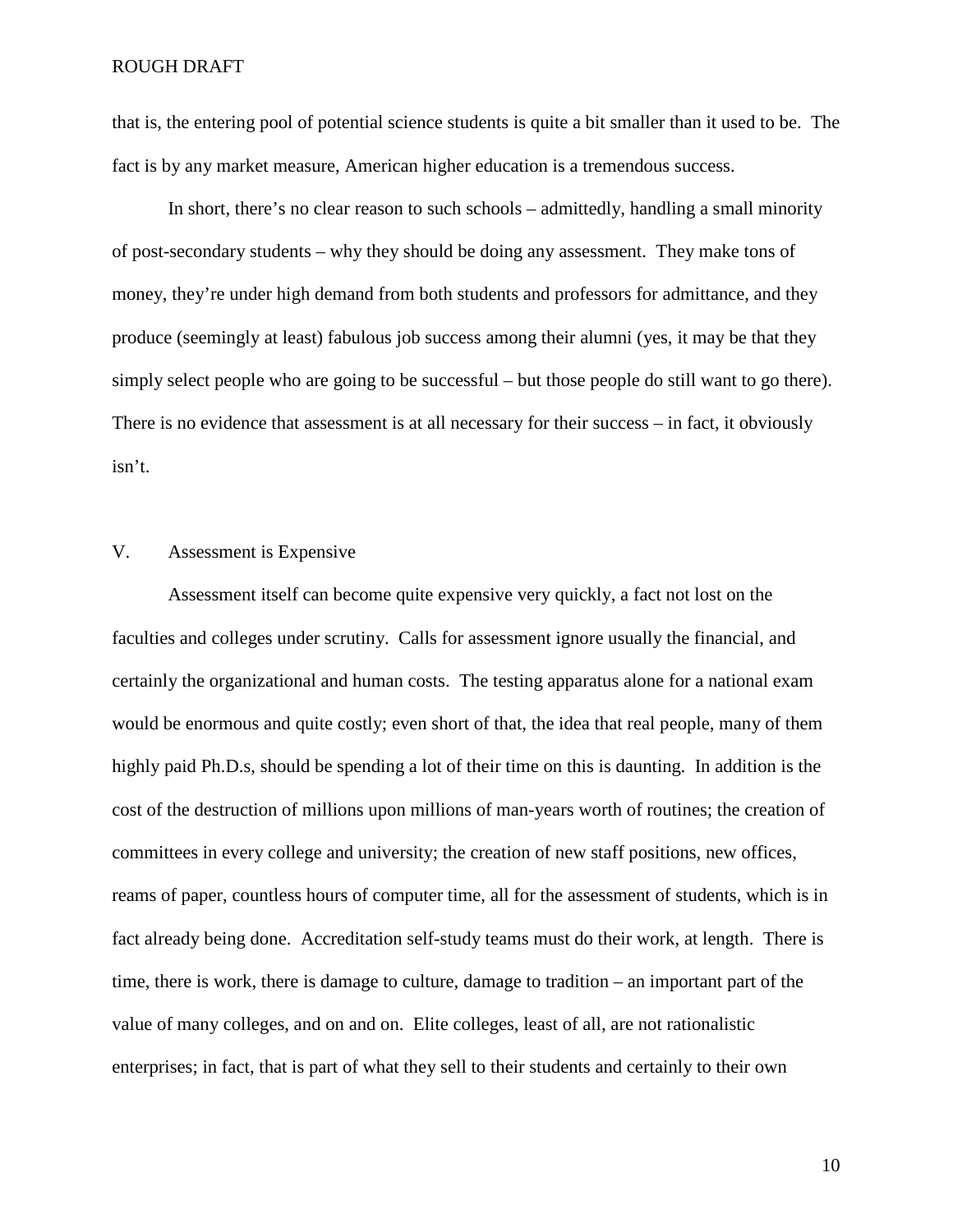alumni. Students don't go to such schools to be treated as automatons; quite the opposite. And finally, coercion itself is costly, as any sociologist or historian can tell you. People will resist being forced to do anything, even if it is "for their own good." And while the good sought may be ambiguous, as it is in this case, the cost is quite certain. The cost is certain, the gain is not.

The entire enterprise, too, overlooks the centrality of student motivation in higher education. In elementary school, the pupils may be pushed around fairly easily, and even convinced to do things they don't like on the grounds that it will please their parents or teachers. In many sectors of higher education, though, such appeals don't work. Students have their own goals, for good or for ill. Some want only to drink and party; others only to get a job; others fight desperately for high grades. Others want only to be left alone. The notion that an outside force, even the administration, will successfully impose various evaluation methods may or may not work, depending on what the students think of it. If the assessments are high stakes, what is certain is that the students will be affected, will find a way around the measurement if they can, and will make of it what they will – with unpredictable consequences. [real awkward]

 All of this, the financial cost, the organizational disruption, the motivational morass – is typically ignored in the assessment equation. To put it positively: students and teachers are regarded as relatively inert objects that can be moved this way and that, with no input of their own, with no cost in their motivation, their time used, all at the point of law.

# VI. Different Colleges have Different Goals

 "Higher education" comprises a vast array of institutions. What they have in common is quite generic: they are post-secondary, geared primarily to teaching students in formal settings; the students have all completed high school or its equivalent; and that's about it. Some are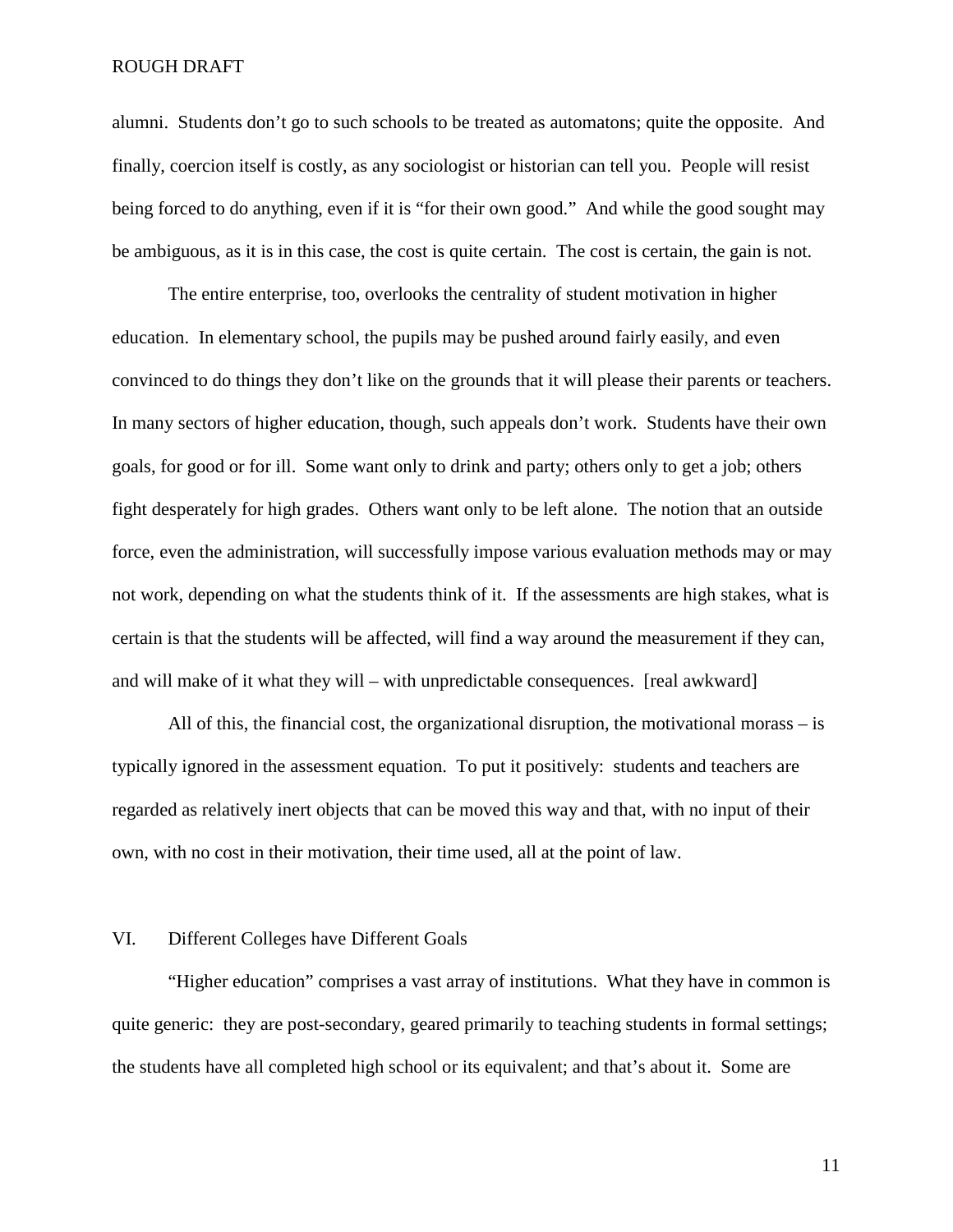explicitly remedial, making up for the deficits of whatever education has transpired up until that point. Some are vocational/technical schools that train students in welding, auto mechanics, keyboarding, computer applications. Some – many – are religious institutions, ranging from fundamentalist and Pentecostal to a range of evangelical, to catholic or Christian service institutions. A few, highly visible, are military academies and institutions, both private and state run as well as those run by the federal government. There are massive research universities, scientific institutes, agricultural schools, and a tremendous host of community colleges closely tied to their local business and employment sectors. If all of these are to "do assessment," the assessment will – or should – have stunningly little in common from one to the next.

 Some colleges have no problems at all with assessment. For-profit, proprietary business schools take to assessment like flies to honey, certifying the precise skills which their students are guaranteed to have learned. Some of the service academies, too, seem to relish the assessment procedure, clearly marking out those of their students who do and do not have the requisite skills – and they do indeed have an excellent job placement record. Community colleges, with their tuition driven need [DAN: true?] for high placement rates, are very good at it, matching students directly into the local economy; similarly, the proprietary business schools reward their financial aid officers for finding aid where none seemed to exist; and their career services offices may be required to place – immediately – upwards of 95% of the graduates, in order to simply keep their own jobs. Professional schools have long been subject to direct assessment in the form of national examinations. In nursing, in engineering, and in chiropractic, minimum thresholds of expertise are required for every graduate, since the risks of failure are so spectacularly high. A bridge could fall, people could die.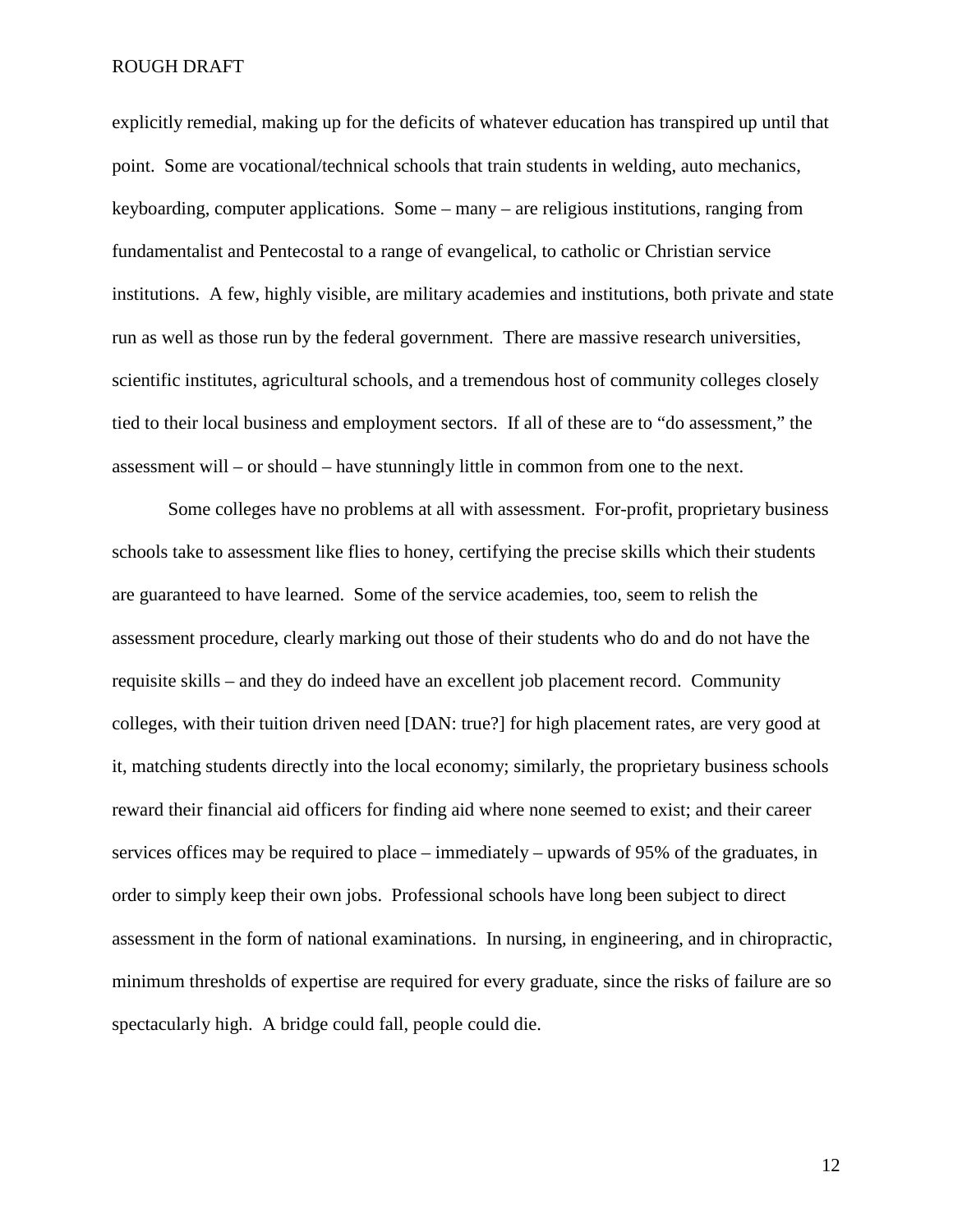At the far end of the higher education spectrum, though, liberal arts and religious schools often seem quite wary, if not actively hostile, calls for assessment. These two sectors, so politically disparate, in fact have grown up from the common roots, namely the training of ministers; and for them, the shaping of the human being, the inculcation of values, the fortification of a certain perspective on life, are often more important than the accumulation of specific job skills. Love of learning, leadership skills, citizenship, motivation, a strong work ethic, and ambition are the stock in trade here – and valuable "skills" they are. They are not "taught" in the usual sense. And the faculty, in its academic purity, may casually dismiss their importance. But valuable those offerings are, nonetheless.

 Finally, these more vaguely-goaled colleges promise a sense of community, a feeling of family, an even a sense of happiness. The public – many students and their parents – are willing to pay very heavily in terms of work and money to achieve these ends. In post-college life, one's energy, motivation, eagerness to embrace life – these are all exceedingly valuable traits. They are, however, hard to measure. The skills and knowledge so easily testable by an assessment program are good things to have, but they are not the point of a liberal arts education.

# VII. Goal Itself is a Problematic Concept [need intro paragraph]

 (1) In the realm of organizations, and of colleges in particular, *goals are problematic*. Not just a problem, but an insoluble problem, always to be reconsidered, renegotiated, newly understood, never finally settled. Certainly colleges have missions, somewhat vaguely defined; but to say that a college has goals is a tricky business.

 Are the college's goals what the mission statement says? This is a public sentiment, but less empirical than aspirational; lots of people or possibly only a few, worked on writing the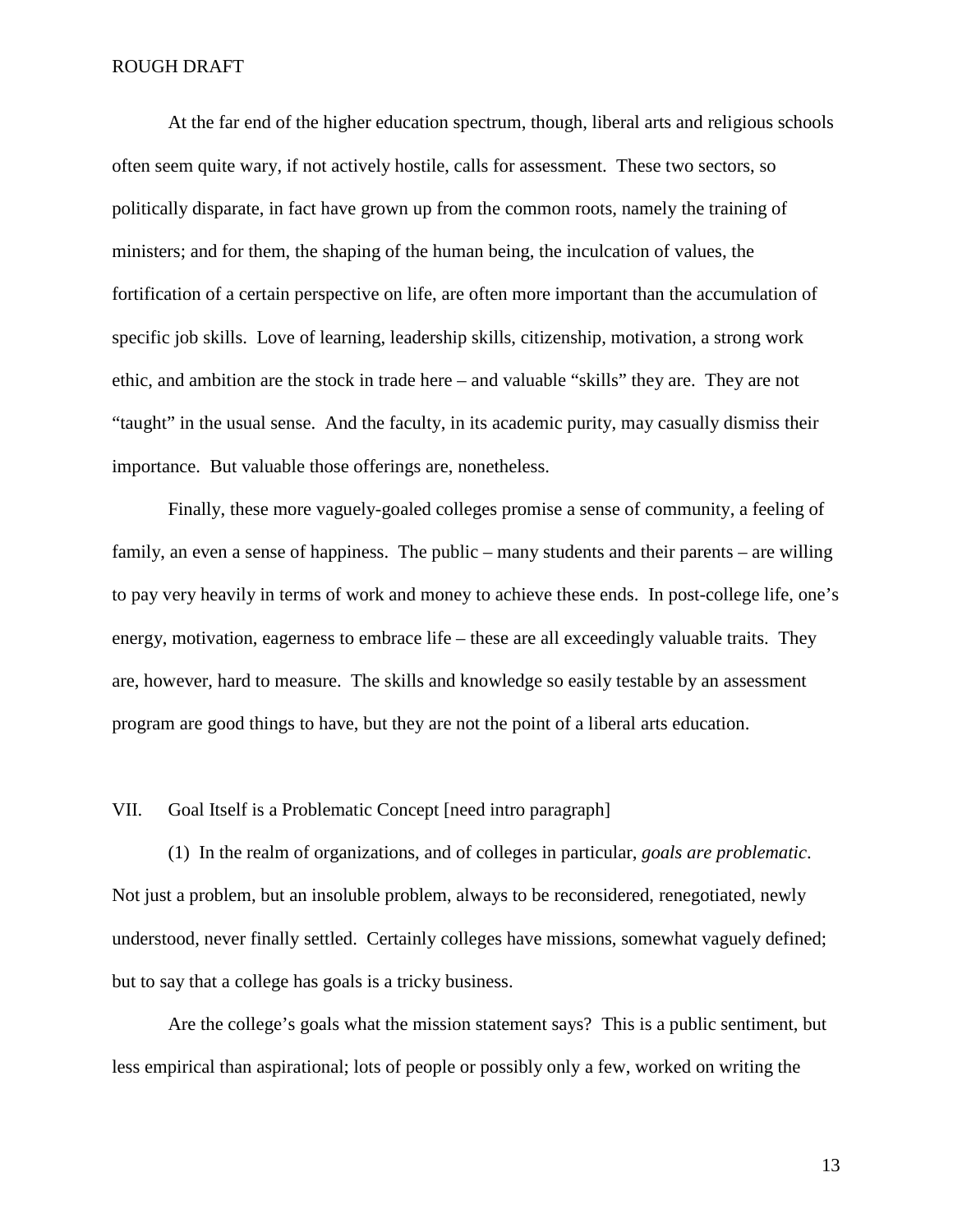thing, and it gets published in college documents, reports to accreditors, and on the inside cover of the catalog. But whether anyone actually follows it is very much an empirical question; whether it actually represents even the aspirations of most of the people who work there is another such question; whether it even represents the aspirations of the communications person who probably fashioned it is yet another.

 Or are the goals what the president says? She gives speeches to raise money, rally the troops and gather the alumni to the cause, and to make herself look good. Do her pronouncements represent actual goals?

 Or paragraphs on the web site? I've heard serious people say, in serious meetings, that we "should" do certain things because that's what the college is "trying to accomplish, like it says on the web site." In this case what's on the web site is used as a rhetorical strategy in a concrete argument.

 Realistically, at any college or university different people have different goals. In a sense, the institution is a big pile of resources (money, facilities, power) – which for most people first represents a job that they hold – a means to economic satisfaction. This is true for the students as well as for faculty and staff. Whether this agglomeration of people actually has a unified direction or a consistency of activities and investments is itself yet another empirical question. Whether an organization is a "thing" is a topic much debated over many years by sociologists, and is a commonly used example of what is called reification.

 Finally, if the organization does have a cohesive or consistent direction and practices, that's an empirical finding – not an end set out in advance and consciously pursued, necessarily. Certainly some organizations do that; in fact, that may be a definition of a formal organization, as opposed to simply a group. But in this sense "goals" can only be discovered after the fact,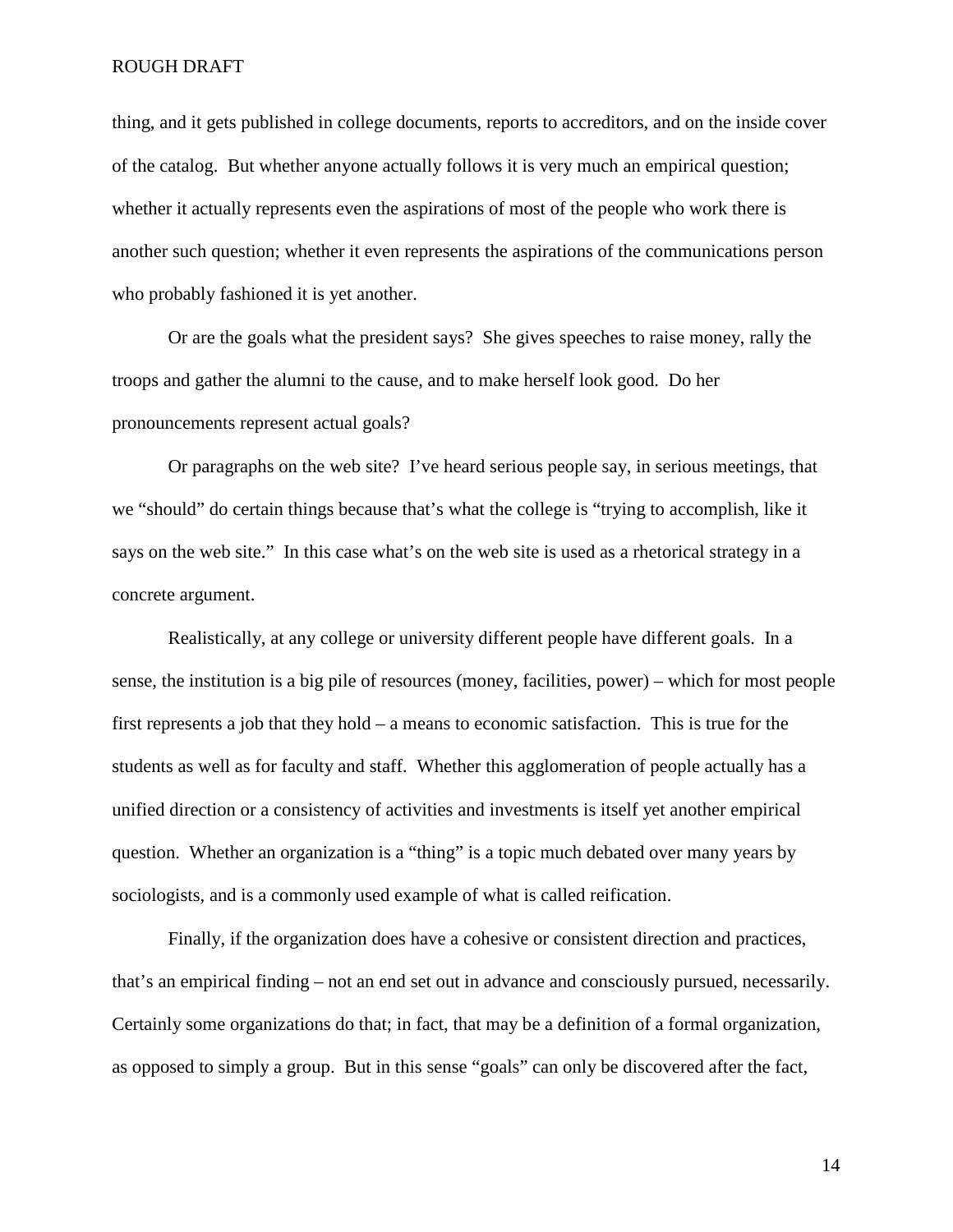intuitive and deduced from massive data about how the organization actually operates in the real world.

In sum, it's clearly quite difficult to figure out exactly what the "goal" of a college really is and if we do, it's a task that has to be handled as a matter of discovery and less as a matter of aspiration. [DAN: where does this leave aspirations, which are real?]

 2. *Serendipity happens*. Despite a commitment to preconceived goals, surprising things happen, sometimes quite good. And probably more often than not, the things that one tries to do don't happen. Even Peter Drucker, foremost management thinker of the  $20<sup>th</sup>$  Century (possibly after Frederick Taylor who peaked at about 1910) says many times in his work that surprising things occur, unexpected results happen all the time, and that management must be alive to the possibilities of surprising positive outcomes; and then be ready to exploit them. [examples?] Often things occur better than the things you tried to do, and they're totally different – but great. These count. The sheer fact that a "goal" wasn't met doesn't mean that good things aren't happening, or even that better things than were originally intended aren't happening.

 3. *People don't have fixed goals* – that's in the nature of human beings. They change, lose interest, move on; at any one time there are a variety of interests and concerns, needs, wants, desires, and hopes. To set clear goals and then try, over time, to meet them is quite difficult given that people keep changing their minds and other things come up. Over the past 30 years, at the more macro scale, there has been an enormous shift in what students claim to want from a college education (see CIRP), moving from a desire for personal growth and intellectual development, with a broader goal of democratic citizenship, to being something more of a consumer of educational "products" to a serious desire to have marketable skills and take one's place as an employee. The notion, common at the current time, that we should lock in by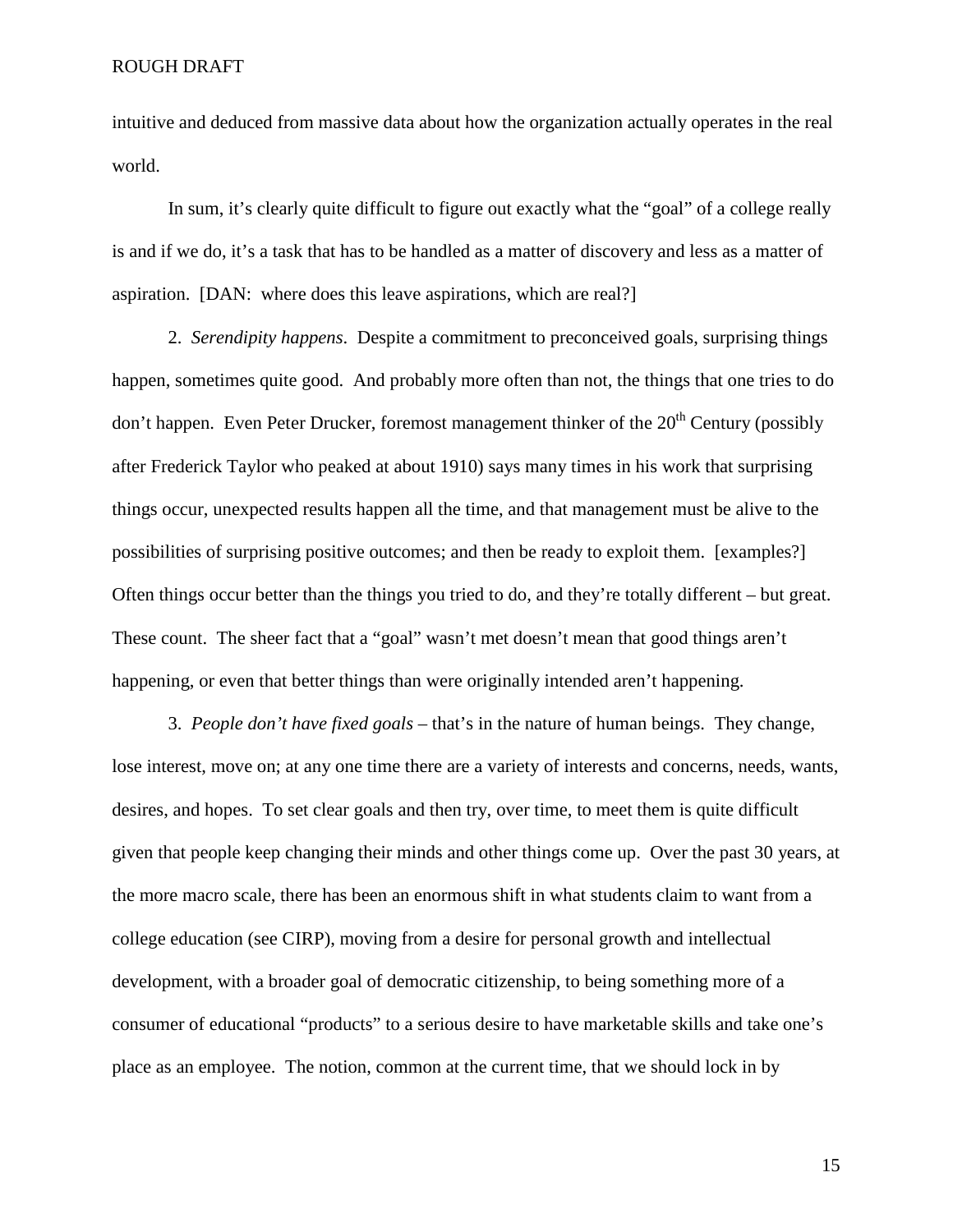governmental regulation one set of such goals makes a mockery of the fluctuating history of education and its purposes. Young people grow up – during college itself, their goals change quite significantly.

 Even in the best colleges, students lose interest, drift, change their minds, have enthusiasms and then lose them, are bored and then become excited. They may not like history or math, will become grouchy if forced to do it, then forget about the grouchiness – or remember it and have a bad attitude about those subjects for the rest of their lives.

The standard approach to assessment, I find, essentially ignores motivation as a variable, or it has a very simplistic notion of motivation. Bludgeon them with a test! "High stakes testing" rests in part on the notion that it is a way to motivate students – that is, they don't actually want to learn and so the best thing to do is to force them through intimidation or fear. [examples? proof?] The underlying problem with the whole standard approach is that students may simply not want all of this stuff, therefore they have to be forced. That's the underlying attitude. Students and professors are implicitly regarded as stupid, irresponsible, either ignorant of their own profession or radically self-interested in a way that is somehow bad for everyone else.

# VIII. Assessment and New Goals [important section]

 The assessment movement, therefore, is in essence a powerful effort to impose fixed new goals on colleges and college students. It embodies a new vision of what students are:

 1. Students are relatively inert objects, something like a raw material taken into a manufacturing process to be turned out modified in specified ways at the other end. If they don't come out that way, it is the fault of the organization itself and the people staffing it; no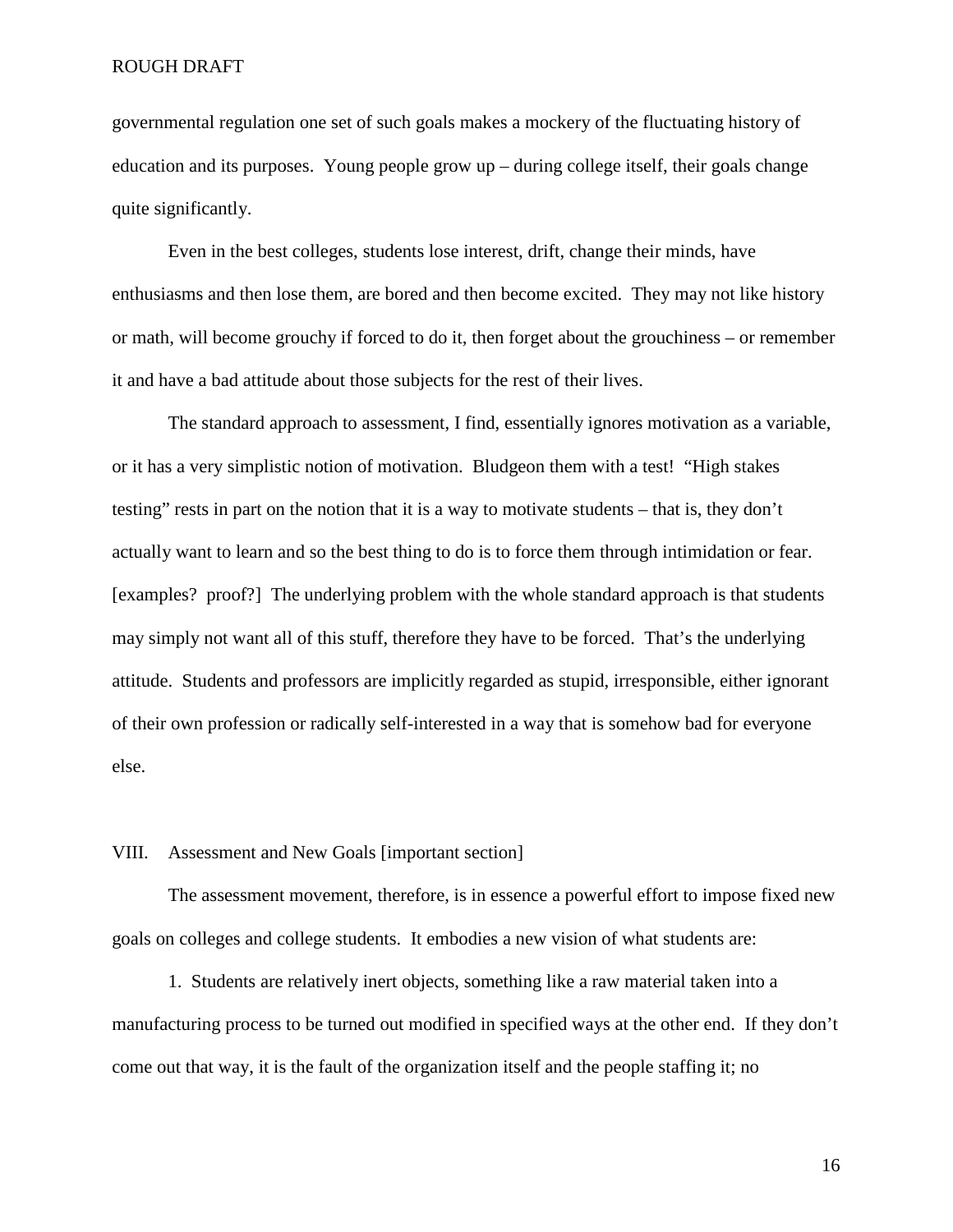consideration is given to either the independent motivations of the students themselves or of their history before coming to college.

 2. Students are primarily potential employees, members of a latent workforce that can be drawn on or not as needed.

Colleges, too, are seen in particular ways.

 1. The overall goals of the institution should be set not by the students themselves or the faculty, nor by the colleges as a whole, but by outside constituencies or "stakeholders", specifically governmental entities. **(etc.)**

 2. The crucial outcomes of the college are to be skills, specifically marketable or employable skills needed by business, as opposed to say, artistic, literary, religious, etc. The emphasis come to by some very traditional colleges of "cultural knowledge," including for instance a familiarity with Latin, with major literary works, etc. is left out of this new formulation almost entirely, as are value considerations of a general nature.

 3. Colleges are tightly coupled machines in which goals and objectives are closely nested throughout the entire hierarchy. They need clear goals, stated in advance.

 The accountability movement is, then, an effort to consolidate the higher education industry as an industry, to narrow its focus, and to coordinate its goals with those of major players in the economy. It's an effort of what the Germans used to call *Gleischaltung* – the "coordination" of every entity in a society under Nazi party rule. **[a bit much, Dan]**

# IX. CODA

 Still, we must do something. The demands for some kind of assessment and "accountability" coming from state and federal government are continuing and strong; higher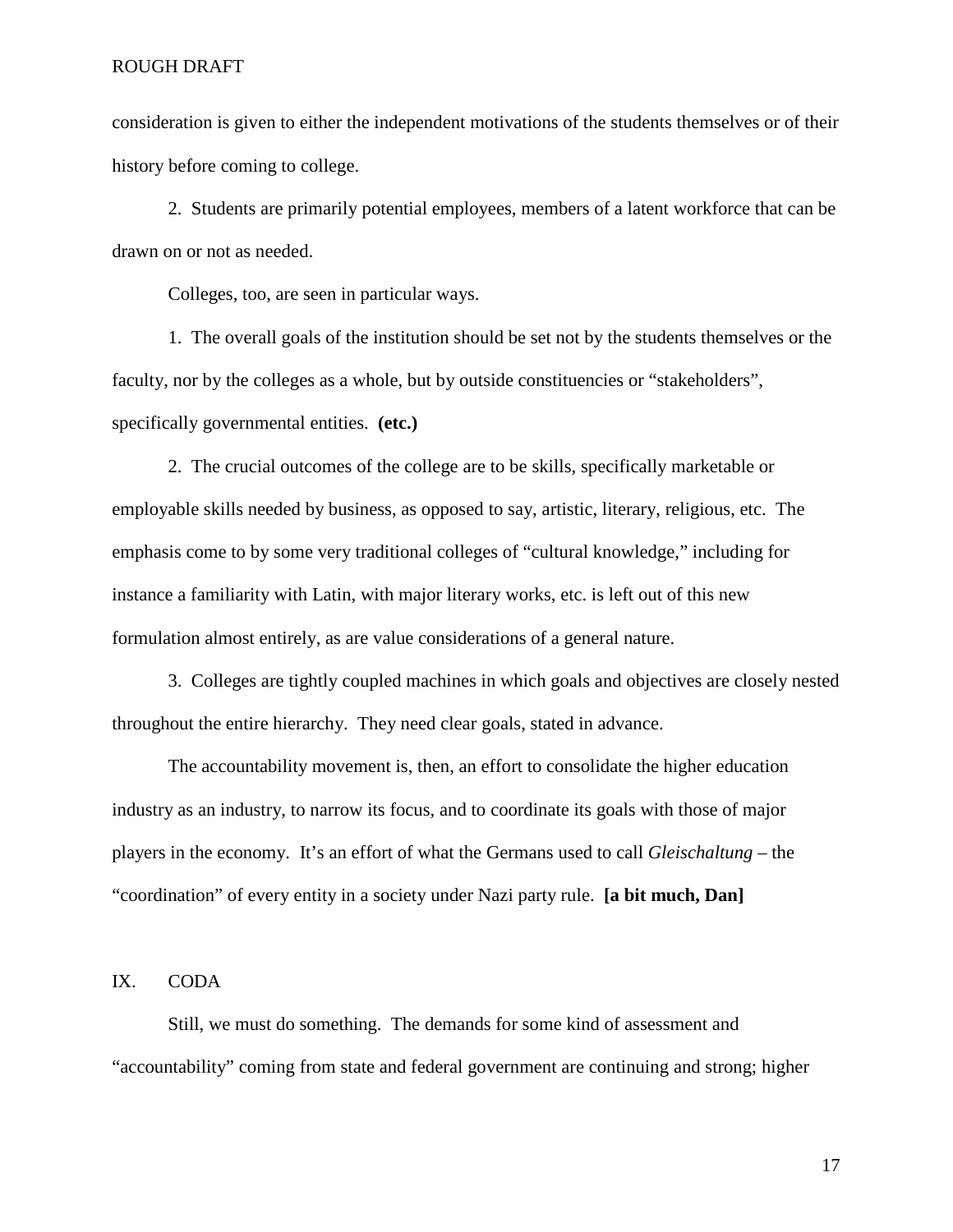education is taking the blame not only for America's anxiety in facing global economy, but also for the employment difficulties of young adults. As literacy of college graduates slips, colleges themselves are charged with doing a bad job – regardless of the effect of the first 18 years of life, regardless that colleges are called to do remedial work for which they were not designed. But given the incessant demand for assessment, filtered through accreditors, can we turn that demand into something good?

We should. Some colleges certainly are wasteful. In many of our major universities, undergraduate educate is given short shrift. Little attention is paid to skills, knowledge, or the motivation of students for life after college. Not only do professors have competing areas of interest for themselves, but the institutional incentives are in many places dramatically skewed towards research and scholarship and away from undergraduate education. Concrete research on these problems will reveal more, and in more detail, about where the problems lie and what might be done to correct them. This being said, it's certainly not the case right now that the colleges doing assessment are the best colleges; there is no zero-order correlation between the caliber of an institution and whether it does systematic assessment. But all of that said, how could assessment be done well?

Here are some basic principles:

 1. Assessment should not interfere with the ongoing work of the institution, at least in the gathering and analysis of data. It shouldn't take enormous amounts of time away from people's work.

 2. More broadly, assessment should be inexpensive: involving few people, small cost, and the sampling of time, students and work. There is no need to "change the culture" to invest every course, every program, every syllabus with clear goals and rubrics for achieving them. It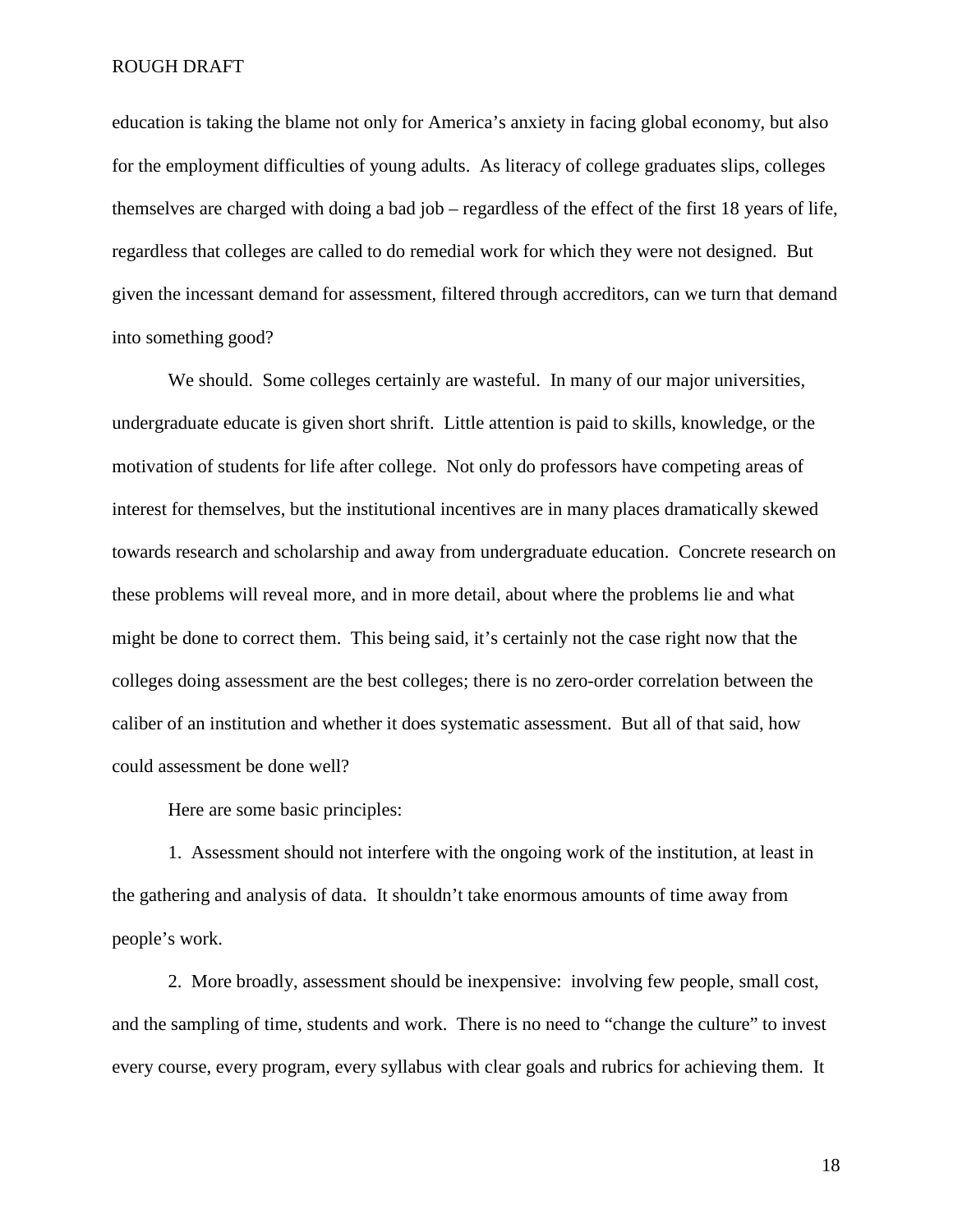may be true, in controlled studies, that such design makes courses more efficient at reaching those declared goals. But what is left out is whether those are the right goals, the cost of teaching of outsiders imposing their goals on teachers, and whether this approach does not correlate – as I think it does – with a certain narrowness of mind, which in fact is more damaging to the broader educational purpose in the long run.

 3. What we want is not the most assessment; we want the *least* assessment for the most learning. In a sense, the goal should be not a lot of assessment; after all, the goal isn't more assessment, it's better colleges – or more appropriately, better education in the long run.

 4. Assessment should be intellectually responsible, a consistent part of the enterprise of the university itself. Multiple methods, attention to proper controls (which may be, in some cases, not having controls), the use of good data carefully collected, and so on. As my friend Diane Pike says, "assessment isn't rocket science, but it is social science." Part of intellectual responsibility demands that one acquire not just data, but self-control and self-discipline in analyzing, a lack of self-deception and a relentless honesty in seeing what is there. This may be difficult in the immediate sense – you don't want to know that you're failing – and also politically quite difficult within one's institution. If assessment results become widely publicized, as is the plan of the accountability types, that will obviously increase the incentives for deceit as various levels, including the kind of downright cheating which has become such a problem to significant portions of the teaching profession under No Child Left Behind.

 5. Assessment should be useful, so that findings can be fed back into policy and pedagogy throughout the institution.

6. Assessment should be true to the institution's mission.